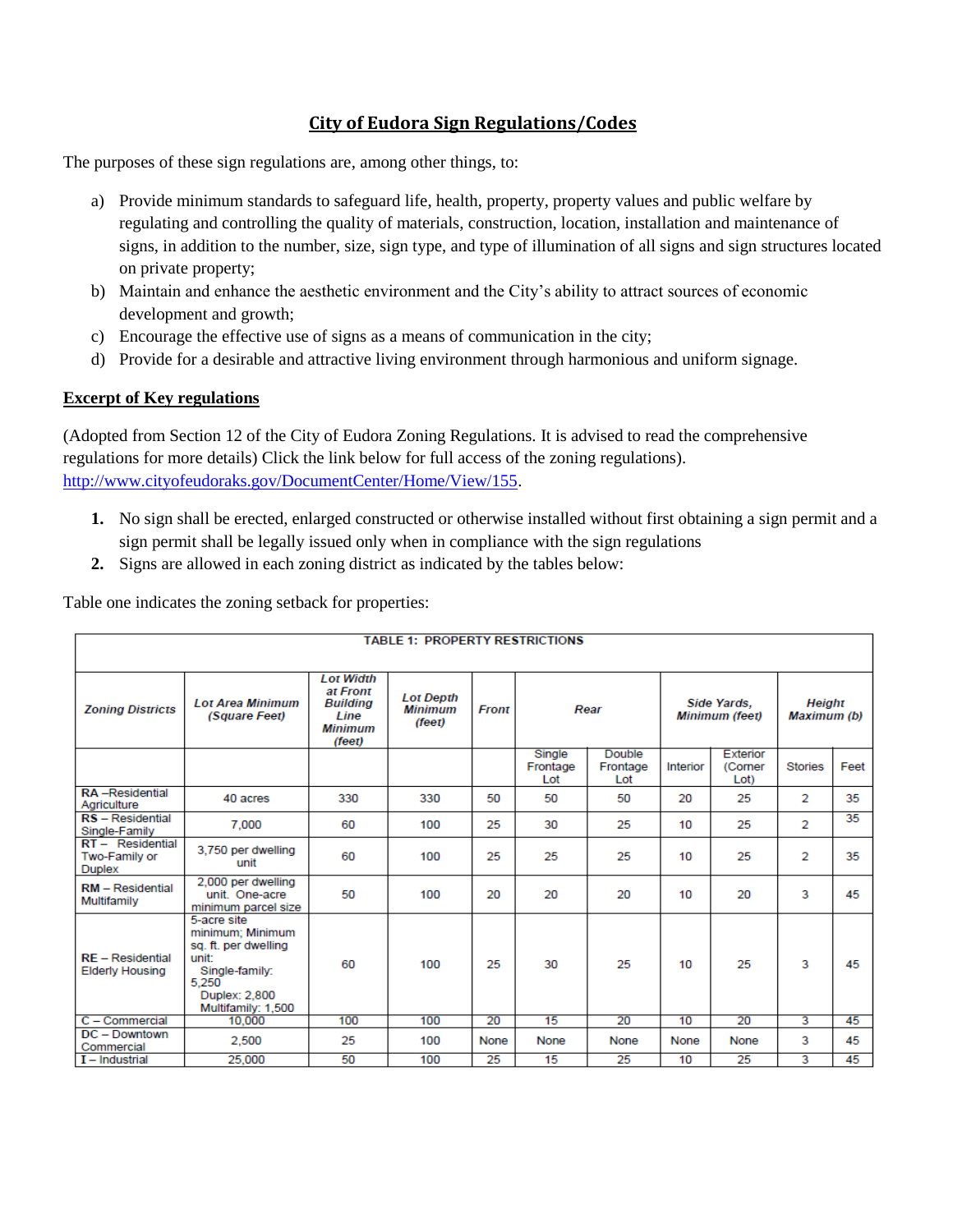Table two shows the sign structural type and the zoning district that they can be erected as well as their stipulations.

| <b>SIGN STRUCTURAL TYPE</b>                    | <b>ZONING DISTRICT</b>                                                                                                                      |                                                                                                                                                   |                                                                                                                                                                             |                                                                                                                                               |                                                                                                  |  |  |
|------------------------------------------------|---------------------------------------------------------------------------------------------------------------------------------------------|---------------------------------------------------------------------------------------------------------------------------------------------------|-----------------------------------------------------------------------------------------------------------------------------------------------------------------------------|-----------------------------------------------------------------------------------------------------------------------------------------------|--------------------------------------------------------------------------------------------------|--|--|
|                                                | <b>Bus Park</b>                                                                                                                             | с                                                                                                                                                 | DC.                                                                                                                                                                         | <b>Industrial</b>                                                                                                                             | <b>Sign Standards</b>                                                                            |  |  |
| Awning, Canopy or Marquee Sign<br>$*$ SIGN $*$ | Max. No.: 1 canopy<br>sign per business.<br>Max. Area: 10% of<br>awning.<br>Max Height: N/A<br>Min. Setback:<br>None<br>Illumination: None. | Max. No.: 1<br>canopy sign per<br>business.<br>Max. Area: 10%<br>of awning.<br>Max Height: N/A<br>Min. Setback:<br>None<br>Illumination:<br>None. | Max. No.: 1<br>canopy sign<br>per<br>business.<br>Max. Area:<br>10% of<br>awning.<br>Max Height:<br>N/A<br>Min.<br>Setback:<br>subject to<br>HPC.<br>Illumination:<br>None. | Max. No.: 1 canopy<br>sign per business.<br>Max. Area: 10% of<br>awning.<br>Max Height: N/A<br>Min. Setback: None<br>Illumination:<br>Allowed | There shall be a<br>minimum<br>clearance to code<br>from a canopy<br>sign to the<br>sidewalk.    |  |  |
| <b>Window Sign</b><br>SIGN                     | Max. Area: 15% of<br>window area, for<br>each window<br>Max Height: N/A<br>Min. Setback: N/A<br>Illumination:<br>Allowed                    | Max. Area: 15%<br>of window area.<br>for each window<br>Max Height: N/A<br>Min. Setback:<br>N/A<br>Illumination:<br>Allowed                       | Max. Area:<br>15% of<br>window area.<br>for each<br>window<br>Max Height:<br>N/A<br>Min.<br>Setback:<br>N/A<br>Illumination:<br>Allowed                                     | Max. Area: 15% of<br>window area, for<br>each window<br>Max Height: N/A<br>Min. Setback: N/A<br>Illumination:<br>Allowed                      | Window signs<br>shall not obstruct<br>public safety<br>officers' sight lines<br>into a building. |  |  |

TABLE 2: NON-RESIDENTIAL SIGNS BY STRUCTURAL TYPE AND ZONING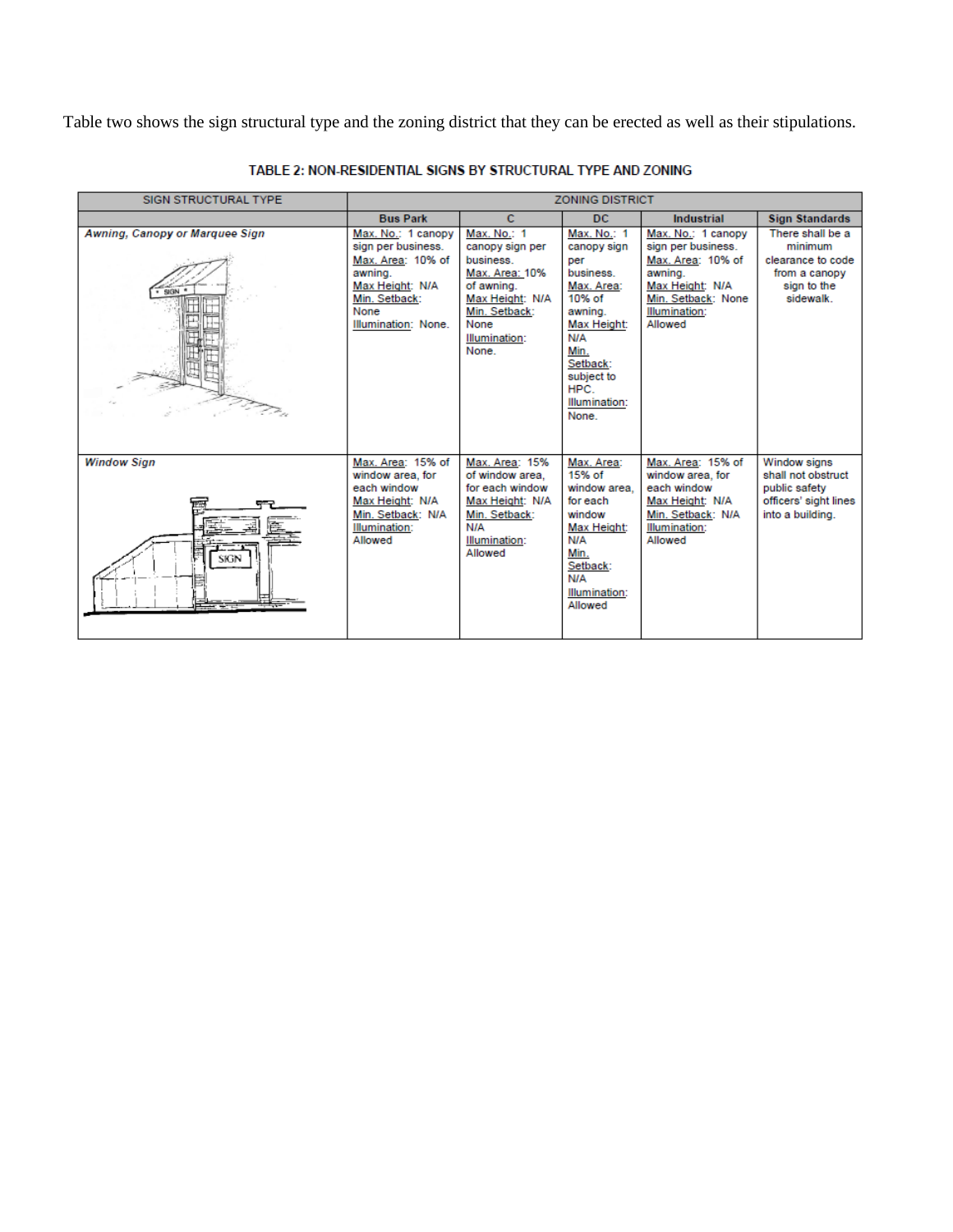| <b>SIGN STRUCTURAL TYPE</b>                     | <b>ZONING DISTRICT</b>                                                                                                                                           |                                                                                                                                                                        |                                                                                                                                                                                     |                                                                                                                                                                       |                                                                                                                                                                                                                                        |  |  |  |
|-------------------------------------------------|------------------------------------------------------------------------------------------------------------------------------------------------------------------|------------------------------------------------------------------------------------------------------------------------------------------------------------------------|-------------------------------------------------------------------------------------------------------------------------------------------------------------------------------------|-----------------------------------------------------------------------------------------------------------------------------------------------------------------------|----------------------------------------------------------------------------------------------------------------------------------------------------------------------------------------------------------------------------------------|--|--|--|
|                                                 | <b>Bus Park</b>                                                                                                                                                  | c                                                                                                                                                                      | <b>DC</b>                                                                                                                                                                           | <b>Industrial</b>                                                                                                                                                     | <b>Sign Standards</b>                                                                                                                                                                                                                  |  |  |  |
| <b>Projecting Sign</b><br>SIGN FRANCULTURE<br>₩ | Max. No.: 1 per<br>premises.<br>Max. Area: 16 s.f.<br>Max Height: N/A<br>Min. Setback: See<br>standards column.<br><b>Illumination: None</b><br>or indirectly.   | Max. No.: 1 per<br>premises.<br>Max. Area: 16<br>s.f.<br>Max Height: N/A<br>Min. Setback:<br>See standards<br>column.<br>Illumination:<br>None or<br>indirectly.       | Max. No.: 1<br>per<br>premises.<br>Max. Area:<br>16 s.f.<br>Max Height:<br><b>N/A</b><br>Min.<br>Setback:<br>See<br>standards<br>column.<br>Illumination:<br>None or<br>indirectly. | Max. No.: 1 per<br>building façade.<br>Max. Area: 48 s.f.<br>Max Height: N/A<br>Min. Setback: See<br>standards column.<br><b>Illumination: None</b><br>or indirectly. | Signs shall not<br>project beyond<br>the property line:<br>except that signs<br>in the CBD may<br>project above a<br>public sidewalk.<br>provided they are<br>elevated no less.<br>than 10' above<br>the highest point<br>of the walk. |  |  |  |
| <b>Roof Sign Elevated/Projecting</b><br>FFI     | Max. No.: 1 per<br>structure.<br>Max. Area: 10% of<br>the roof face.<br>Max Height: below<br>the peak roof line<br>Min. Setback: N/A<br>Illumination:<br>Allowed | Max. No.: 1 per<br>structure.<br>Max. Area: 10%<br>of the roof face.<br>Max Height:<br>below the peak<br>roof line<br>Min. Setback:<br>N/A<br>Illumination:<br>Allowed | Not<br>Permitted                                                                                                                                                                    | Max. No.: 1 per<br>structure.<br>Max. Area: 10% of<br>the roof face.<br>Max Height: below<br>the peak roof line<br>Min. Setback: N/A<br>Illumination:<br>Allowed      | <b>Existing roof signs</b><br>shall meet<br>building codes<br>and permit<br>requirements.                                                                                                                                              |  |  |  |

| <b>SIGN STRUCTURAL TYPE</b>                                                                  | <b>ZONING DISTRICT</b>  |                                                                                                                                                                                                                                                                       |                                                                                                                                                                                                                                                                                            |                                                                                                                                                                                                                                                                             |                                                                                                                                               |  |  |  |  |
|----------------------------------------------------------------------------------------------|-------------------------|-----------------------------------------------------------------------------------------------------------------------------------------------------------------------------------------------------------------------------------------------------------------------|--------------------------------------------------------------------------------------------------------------------------------------------------------------------------------------------------------------------------------------------------------------------------------------------|-----------------------------------------------------------------------------------------------------------------------------------------------------------------------------------------------------------------------------------------------------------------------------|-----------------------------------------------------------------------------------------------------------------------------------------------|--|--|--|--|
|                                                                                              | <b>Bus Park</b>         | c                                                                                                                                                                                                                                                                     | DC.                                                                                                                                                                                                                                                                                        | <b>Industrial</b>                                                                                                                                                                                                                                                           | <b>Sign Standards</b>                                                                                                                         |  |  |  |  |
| <b>Temporary Free Standing Sign</b><br>$55 - 80$<br>pai<br>Eree<br>BREAKPAST<br>UNCH. CINNER | Not<br>Permitted        | Max. No.: 1 per<br>premises, one<br>additional<br>temporary<br>freestanding sign<br>may be displayed<br>per street side.<br>Maximum area<br>and height shall<br>be proportioned<br>no larger than an<br>adult human<br>being.<br>Setback and<br>illumination:<br>None | Max. No.: 1<br>per<br>premises.<br>one<br>additional<br>temporary<br>freestanding<br>sign may be<br>displayed<br>per street<br>side.<br>Maximum<br>area and<br>height shall<br>be<br>proportioned<br>no larger<br>than an adult<br>human<br>being.<br>Setback and<br>illumination:<br>None | Max. No.: 1 per<br>premises, except<br>that one additional<br>temporary<br>freestanding sign<br>may be displayed<br>per street side.<br>Maximum area and<br>height shall be<br>proportioned no<br>larger than an adult<br>human being.<br>Setback and<br>illumination: None | See restrictions in<br>the temporary<br>event section of<br>these regulations<br>concerning<br>duration of display<br>and related<br>matters. |  |  |  |  |
| <b>Portable Display Sign</b><br>0 0 0 0<br>۰<br>FOR SALE<br>555-7013<br>53                   | <b>Not</b><br>Permitted | <b>Not</b><br>Permitted                                                                                                                                                                                                                                               | Not<br>Permitted                                                                                                                                                                                                                                                                           | <b>Not</b><br>Permitted                                                                                                                                                                                                                                                     | Amortization<br>provisions may<br>apply.                                                                                                      |  |  |  |  |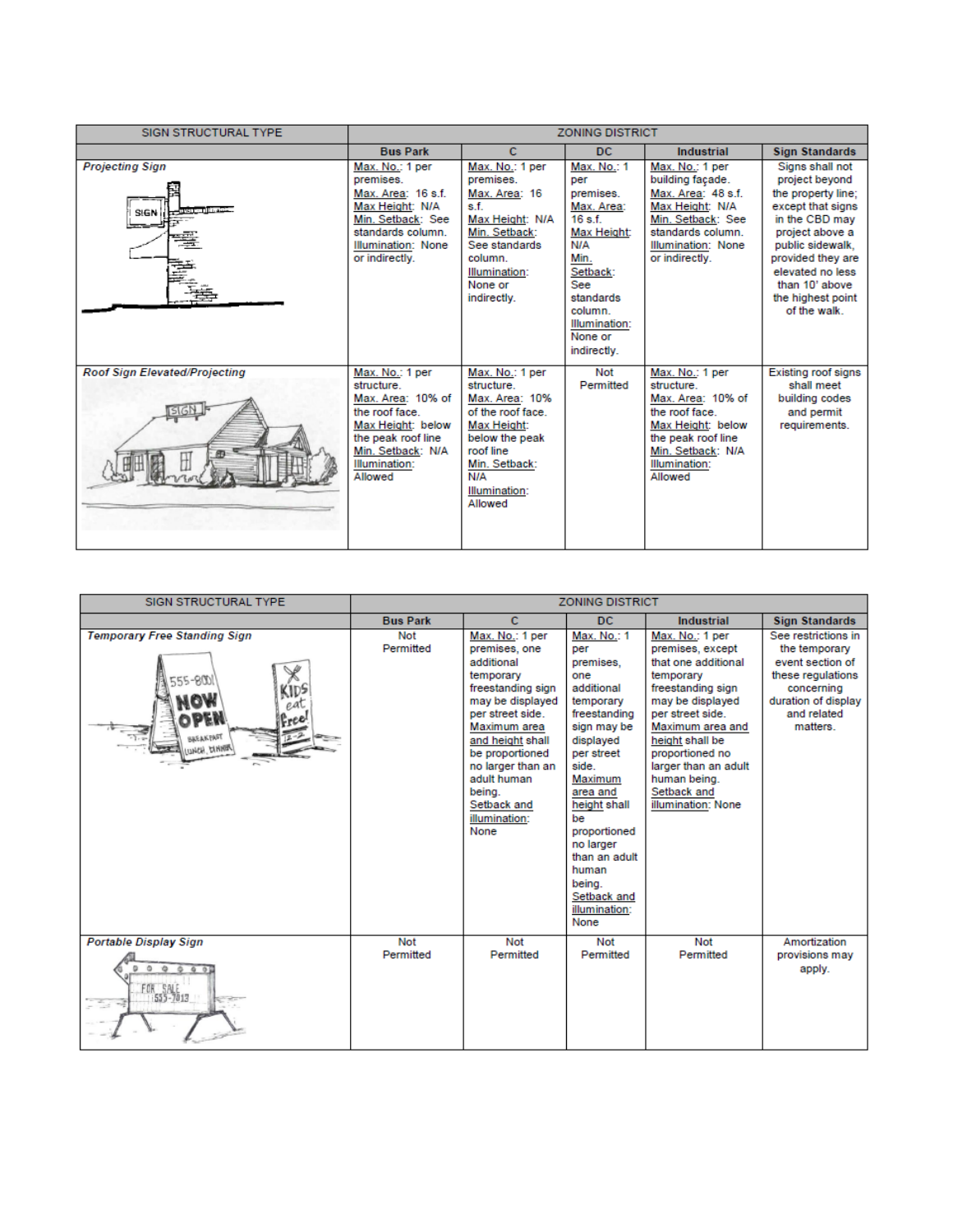| SIGN STRUCTURAL TYPE              | <b>ZONING DISTRICT</b>                                                                                                                                                  |                                                                                                                                                                        |                                                                            |                                                                                                                                                                  |                                                                                    |  |  |  |  |
|-----------------------------------|-------------------------------------------------------------------------------------------------------------------------------------------------------------------------|------------------------------------------------------------------------------------------------------------------------------------------------------------------------|----------------------------------------------------------------------------|------------------------------------------------------------------------------------------------------------------------------------------------------------------|------------------------------------------------------------------------------------|--|--|--|--|
|                                   | <b>Bus Park</b>                                                                                                                                                         | c                                                                                                                                                                      | DC.                                                                        | Industrial                                                                                                                                                       | <b>Sign Standards</b>                                                              |  |  |  |  |
| Roof Sign Flush-Mounted Logo<br>. | Max. No.: 2 per<br>structure.<br>Max. Area: 10% of<br>the roof face.<br>Max Height: below<br>the peak roof line<br>Min. Setback: N/A<br><b>Illumination:</b><br>Allowed | Max. No.: 2 per<br>structure.<br>Max. Area: 10%<br>of the roof face.<br>Max Height:<br>below the peak<br>roof line<br>Min. Setback:<br>N/A<br>Illumination:<br>Allowed | Not<br>Permitted,<br>unless<br>permitted by<br>the Planning<br>Commission. | Max. No.: 2 per<br>structure.<br>Max. Area: 10% of<br>the roof face.<br>Max Height: below<br>the peak roof line<br>Min. Setback: N/A<br>Illumination:<br>Allowed |                                                                                    |  |  |  |  |
| <b>Roof-top Sign</b><br>SIGN      | Not<br>Permitted                                                                                                                                                        | Not<br>Permitted                                                                                                                                                       | Not<br>Permitted                                                           | Not<br>Permitted                                                                                                                                                 | Existing roof signs<br>shall meet<br>building codes<br>and permit<br>requirements. |  |  |  |  |

| SIGN STRUCTURAL TYPE                | <b>ZONING DISTRICT</b> |                                                                                                                                    |                  |                                                                                                                              |                                                                                                                                                                                                                  |  |  |  |  |
|-------------------------------------|------------------------|------------------------------------------------------------------------------------------------------------------------------------|------------------|------------------------------------------------------------------------------------------------------------------------------|------------------------------------------------------------------------------------------------------------------------------------------------------------------------------------------------------------------|--|--|--|--|
|                                     | <b>Bus Park</b>        |                                                                                                                                    | DC.              | <b>Industrial</b>                                                                                                            | <b>Sign Standards</b>                                                                                                                                                                                            |  |  |  |  |
| <b>Ground Sign</b><br>SIGN<br>シャイエス | Not<br>Permitted       | Max. No.: 1 sign<br>per premises.<br>Max. Area: 32<br>s.f.<br>Max Height: 10'<br>Min. Setback:<br>None<br>Illumination:<br>Allowed | Not<br>Permitted | Max. No.: 1 sign<br>per premises.<br>Max. Area: 32 s.f.<br>Max Height: 10'<br>Min. Setback: None<br>Illumination:<br>Allowed | The support<br>structure must be<br>no less than 50<br>percent of the<br>width of the face<br>of the sign,<br>presenting a<br>monolithic base.<br>Landscaping<br>required in all<br>non-industrial<br>districts. |  |  |  |  |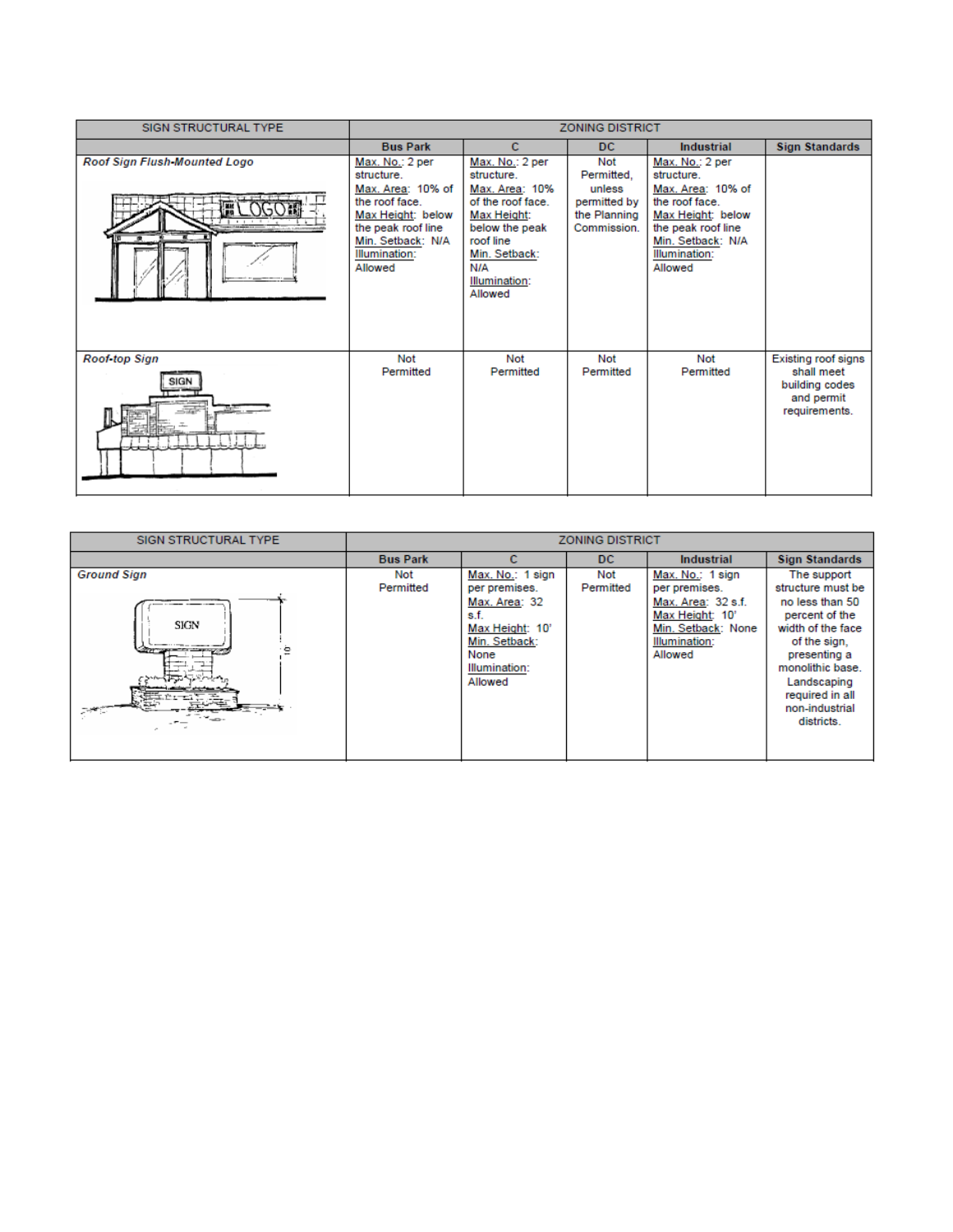| SIGN STRUCTURAL TYPE         | <b>ZONING DISTRICT</b> |                                                                                                                                                                                                                       |                  |                                                                                                                                                                                                                                              |                                                                                                                                                                                                                                                                                                                                                                                                    |  |  |  |
|------------------------------|------------------------|-----------------------------------------------------------------------------------------------------------------------------------------------------------------------------------------------------------------------|------------------|----------------------------------------------------------------------------------------------------------------------------------------------------------------------------------------------------------------------------------------------|----------------------------------------------------------------------------------------------------------------------------------------------------------------------------------------------------------------------------------------------------------------------------------------------------------------------------------------------------------------------------------------------------|--|--|--|
|                              | <b>Bus Park</b>        | с                                                                                                                                                                                                                     | <b>DC</b>        | Industrial                                                                                                                                                                                                                                   | <b>Sign Standards</b>                                                                                                                                                                                                                                                                                                                                                                              |  |  |  |
| <b>Elevated Sign</b><br>SIGN | Not<br>Permitted       | Max. No.: 1 sign<br>per premises.<br>Max. Area: 64<br>s.f.<br>Max. Height: 20<br>feet<br>Min. Setback:<br>10' from property<br>line; or as<br>approved by the<br>Planning<br>Commission.<br>Illumination:<br>Allowed. | Not<br>Permitted | Max. No.: 1 sign<br>per premises.<br>Max. Area: 100 s.f.<br>except 144 s.f. if<br>within 1,000' of the<br>state right-of-way of<br>an interchange with<br>K-10 Highway<br>Max Height: 20'.<br>Min. Setback: 10'<br>Illumination:<br>Allowed. | <b>Elevated signs</b><br>within 1,000' of a<br>K-10 Highway<br>right-of-way<br>interchange<br>may be increased<br>by up to 20 % in<br>height by variance<br>if highway sight<br>lines dictate.<br>Landscaping<br>required in all<br>non-industrial<br>districts.<br>The support<br>structure must be<br>no less than 25 %<br>of the width of the<br>sign face,<br>presenting a<br>monolithic base. |  |  |  |

| SIGN STRUCTURAL TYPE                             | <b>ZONING DISTRICT</b>                                                                                                                                                                                                             |                                                                                                                                                                                                                                     |                  |                                                                                                                                                                                                       |                                                                                                                                                              |  |  |  |
|--------------------------------------------------|------------------------------------------------------------------------------------------------------------------------------------------------------------------------------------------------------------------------------------|-------------------------------------------------------------------------------------------------------------------------------------------------------------------------------------------------------------------------------------|------------------|-------------------------------------------------------------------------------------------------------------------------------------------------------------------------------------------------------|--------------------------------------------------------------------------------------------------------------------------------------------------------------|--|--|--|
|                                                  | <b>Bus Park</b>                                                                                                                                                                                                                    |                                                                                                                                                                                                                                     | DC.              | Industrial                                                                                                                                                                                            | <b>Sign Standards</b>                                                                                                                                        |  |  |  |
| <b>Monument Sign</b><br><b>SIGN</b><br>āà<br>-2- | Max. No.: 1<br>monument sign per<br>premises.<br>Max. Area: 32 s.f.<br>Max. Height: 6 feet<br>Min. Setback: 10<br>from property line;<br>or as approved by<br>the Planning<br>Commission.<br>Illumination: None,<br>or indirectly. | Max. No.: 1 sign<br>per premises.<br>Max. Area: 64<br>s.f.<br>Max. Height: 6<br>feet<br>Min. Setback:<br>10' from property<br>line; or as<br>approved by the<br>Planning<br>Commission.<br>Illumination:<br>None, or<br>indirectly. | Not<br>Permitted | Max. No.: 1 sign<br>per premises.<br>Max. Area: 72 s.f.<br>Max. Height: 8 feet<br>Min. Setback:<br>None, or as<br>approved by the<br>Planning<br>Commission.<br>Illumination: None,<br>or indirectly. | Monument signs<br>shall strictly<br>comply with sight<br>triangle setback<br>requirements.<br>Landscaping<br>required in all<br>non-industrial<br>districts. |  |  |  |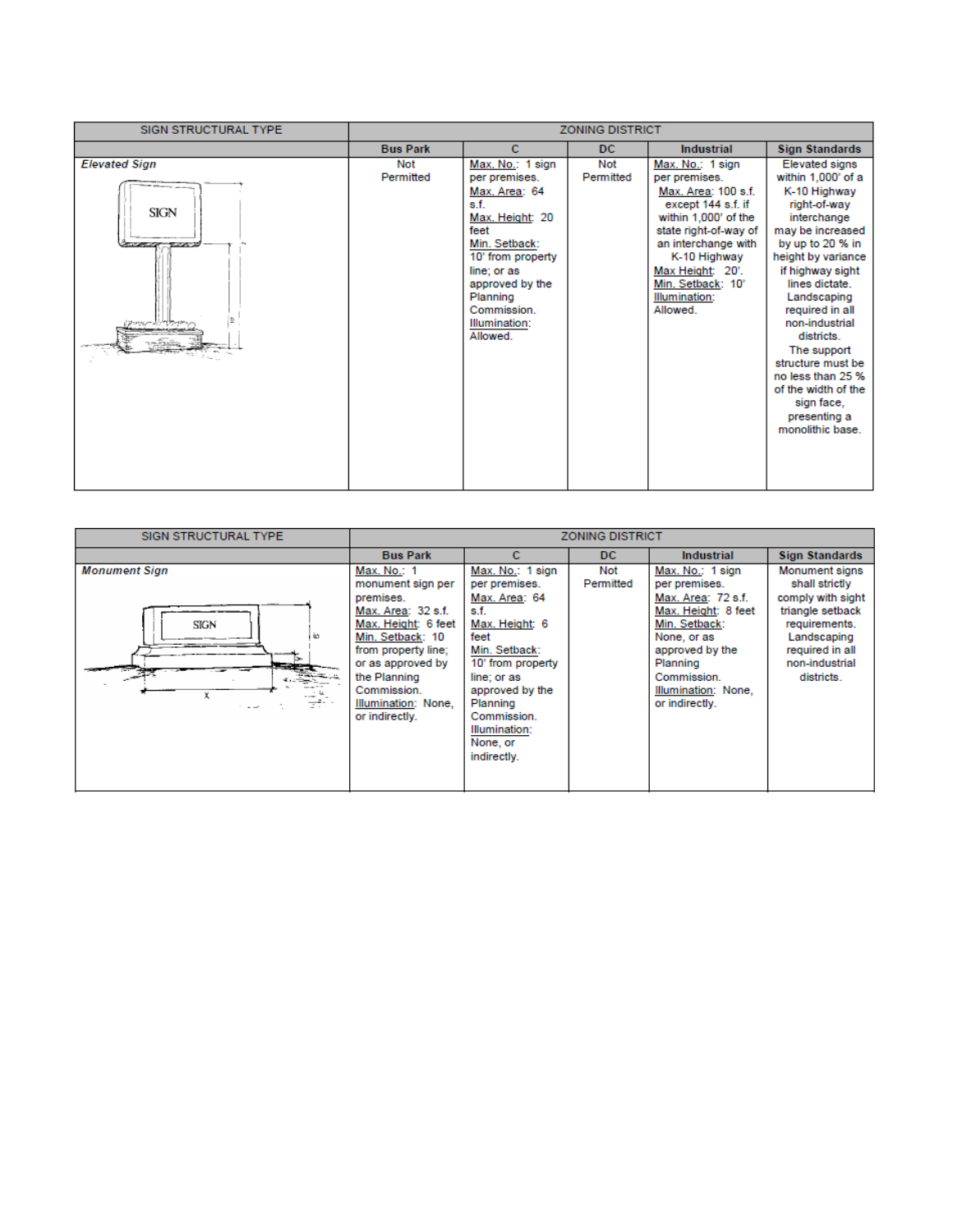Table three shows all the signs that are acceptable in a specific zoning district.

| <b>SIGNS BY FUCNTIONAL TYPE</b>    |           |                | <b>ZONING DISTRICT</b> |   | <b>Standards or Conditions</b> |                   |                                       |
|------------------------------------|-----------|----------------|------------------------|---|--------------------------------|-------------------|---------------------------------------|
|                                    | <b>RA</b> | RS, RT, RM, RE | <b>DC</b>              | C | <b>Master Signage</b>          | <b>Industrial</b> |                                       |
| <b>Animated Sign</b>               |           |                |                        |   | P                              | P                 | See section on sign limitations       |
| <b>Attention Attracting Device</b> |           |                |                        | P | P                              | P                 |                                       |
| <b>Banner</b>                      |           |                | P                      | P | P                              | P                 |                                       |
| <b>Bulletin Board Sign</b>         | P         | P              | P                      | P | P                              | P                 |                                       |
| <b>Business Sign</b>               | P         | P              | P                      | P | P                              | P                 | In association with a home occupation |
| <b>Construction Sign</b>           | P         | P              | P                      | P | P                              | P                 |                                       |
| <b>Electronic Message Board</b>    |           |                |                        | P | P                              | P                 |                                       |
| <b>Entrance/Exit Sign</b>          | P         | P              | P                      | P | P                              | P                 |                                       |
| <b>Identification Sign</b>         | P         | P              | P                      | P | P                              | P                 |                                       |
| <b>Incidental Sign</b>             | P         | P              | P                      | P | P                              | P                 |                                       |
| Inflatable Sign                    |           |                |                        | P | P                              | P                 |                                       |
| <b>Name Plate Sign</b>             | P         | P              | P                      | P | P                              | P                 |                                       |
| <b>Project Entrance Sign</b>       | P         | P              | P                      | P | P                              | P                 |                                       |
| Pole Sign                          |           |                |                        |   |                                |                   | (See "elevated sign" definition)      |
| <b>Real Estate Sign</b>            | P         | P              | P                      | P | P                              | P                 |                                       |
| <b>Temporary Event Sign</b>        | P         | P              | P                      | P | P                              | P                 | Sign Duration limited by event        |

### TABLE 3: SIGNS PERMITTED BY ZONING DISTIRCT

 $P = Permitted$ 

| <b>ZONING DISTRICTS</b>                                       |           |                |           |              |                       |                   | <b>Standards or Conditions</b>                                  |
|---------------------------------------------------------------|-----------|----------------|-----------|--------------|-----------------------|-------------------|-----------------------------------------------------------------|
| <b>SIGNS BY SRUCTURAL TYPE</b>                                | <b>RA</b> | RS, RT, RM, RE | <b>DC</b> | $\mathbf{C}$ | <b>Master Signage</b> | <b>Industrial</b> |                                                                 |
| Awning, Canopy or Marquee Sign                                | P         | P              | P         | P            | P                     | P                 | In association with a home occupation in R-<br><b>Districts</b> |
| Ground Sign (Exclusive of Elevated/<br><b>Monument Signs)</b> |           |                |           | P            | P                     | P                 | Requires Monolithic Base                                        |
| Elevated Sign (Exclusive of Ground/<br><b>Monument Signs)</b> |           |                |           | P            | P                     | P                 | Requires Monolithic Base                                        |
| <b>Monument Sign (Exclusive of</b><br>Ground/Elevated Signs)  |           |                |           | P            | P                     | P                 |                                                                 |
| <b>Temporary Free Standing Sign</b>                           |           |                |           | P            | P                     | P                 |                                                                 |
| <b>Portable Display Signs</b>                                 |           |                |           |              |                       |                   | Amortization provisions may apply.                              |
| <b>Projecting Sign</b>                                        |           |                |           | P            | P                     | P                 |                                                                 |
| <b>Roof Sign Elevated/Projecting</b>                          |           |                |           | P            | P                     | P                 | Building Permit required.                                       |
| Roof Sign Flush-Mounted Logo                                  |           |                | P         | P            | P                     | P                 |                                                                 |
| Roof-top Sign                                                 |           |                |           |              |                       |                   | <b>Not Permitted</b>                                            |
| <b>Wall Sign</b>                                              |           |                | P         | P            | P                     | P                 |                                                                 |

 $P = Permitted$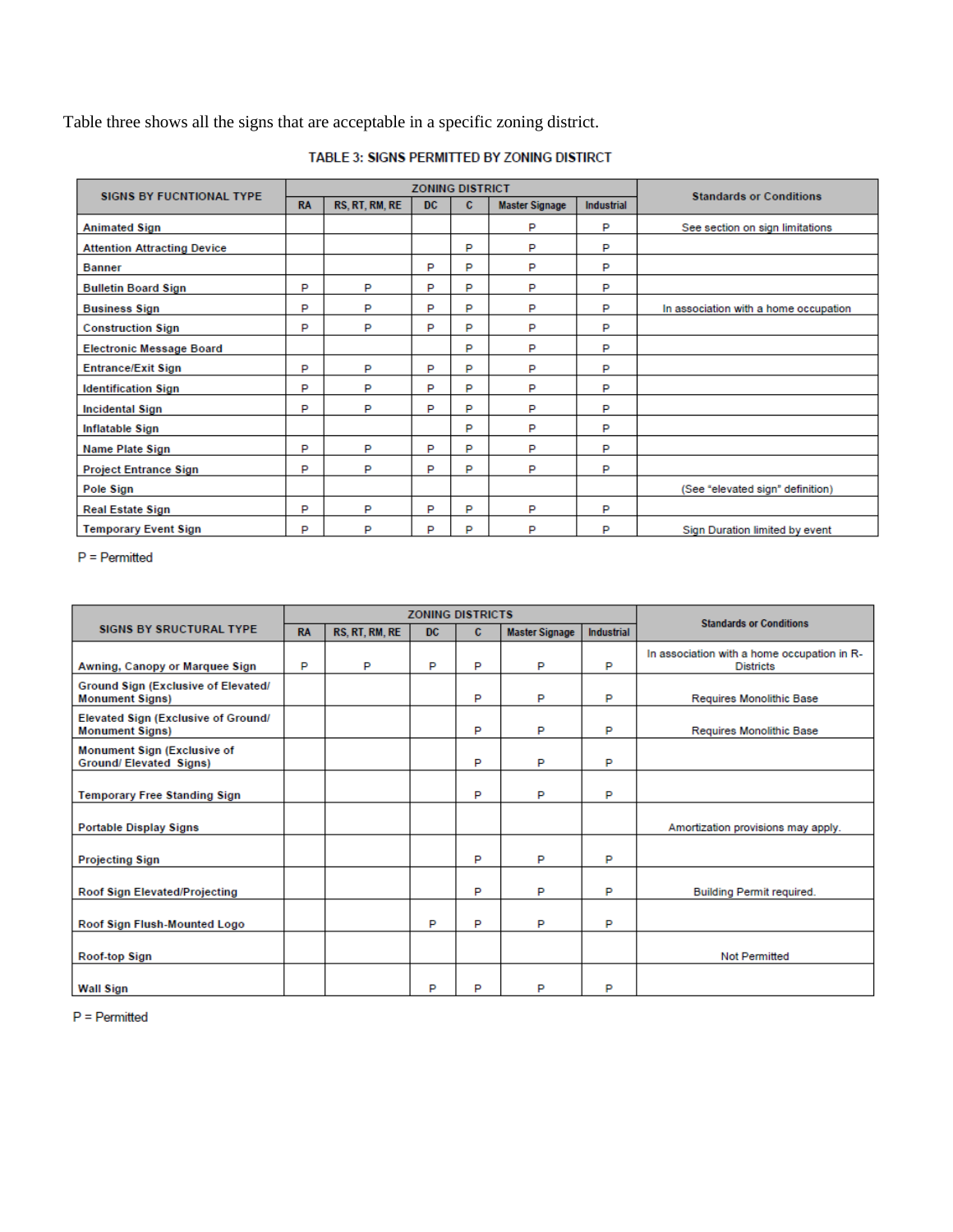### **3. Prohibited Signs.**

The types of signs listed below are prohibited and may be removed by the City of Eudora at any time and without notice if on the *public rights-of-way*; or otherwise, through adopted regulatory enforcement proceedings.

(1) *Snipe Signs* 

(2) *Sound or Smoke Emitting Signs:* Signs that emit or utilize in any manner any sound capable of being detected on any traveled street or highway by a person with normal hearing; or signs that emit smoke, vapor, particles, or odors.

(3) *Pole Signs* 

(4) *Portable Display Signs* 

(5) *Moving/Flashing Signs* 

(6) *Off-premises Signs,* other than *Temporary Off-site Promotional Real Estate Development Signs; Official Signs; and Temporary Public Interest Events Signs* 

(7) *Roof-top Signs*

### **4. Temporary Event Signs.**

Temporary event signs shall be erected and maintained in a safe and attractive manner and shall be subject to applicable regulations except as specifically modified herein.

(1). Duration. The temporary event sign may be placed upon initiation of the temporary event, and must be removed within a specified period after termination of the event. Initiation and termination of particular events shall be interpreted as follows:

(a) *Public Election Campaign*. Initiation upon the last day of qualification of candidates or certification of a ballot question and termination upon the election of a candidate to office or resolution of a ballot question.

(b) *Real estate sale or lease*. Initiation upon the actual availability of the property or premises for sale or lease, and termination upon execution and acceptance of a final contract for the real estate transaction.

(c) *Building construction or remodeling*. Initiation upon issuance of a building permit and termination upon issuance of the certificate of occupancy or approval for connection to electric power for the work authorized by the building permit.

(d) *Business Promotion /Event Signs*. Yearly permitted use for commercial businesses to promote special products or special events. Businesses are allowed up to twelve (12) events per year, and a particular promotion/event may not exceed six (6) weeks from the date the sign was established. Such signs shall require a sign permit to be obtained from the City Codes Administrator. Initiation is upon filing of business promotion/event sign permit and will terminate one (1) year after the permit has been recorded.

(e) *Public Interest Events.* Time-limited events sponsored by or benefiting a nonprofit organization may display temporary offsite signs four (4) weeks prior to the event initiation. The signs shall be removed upon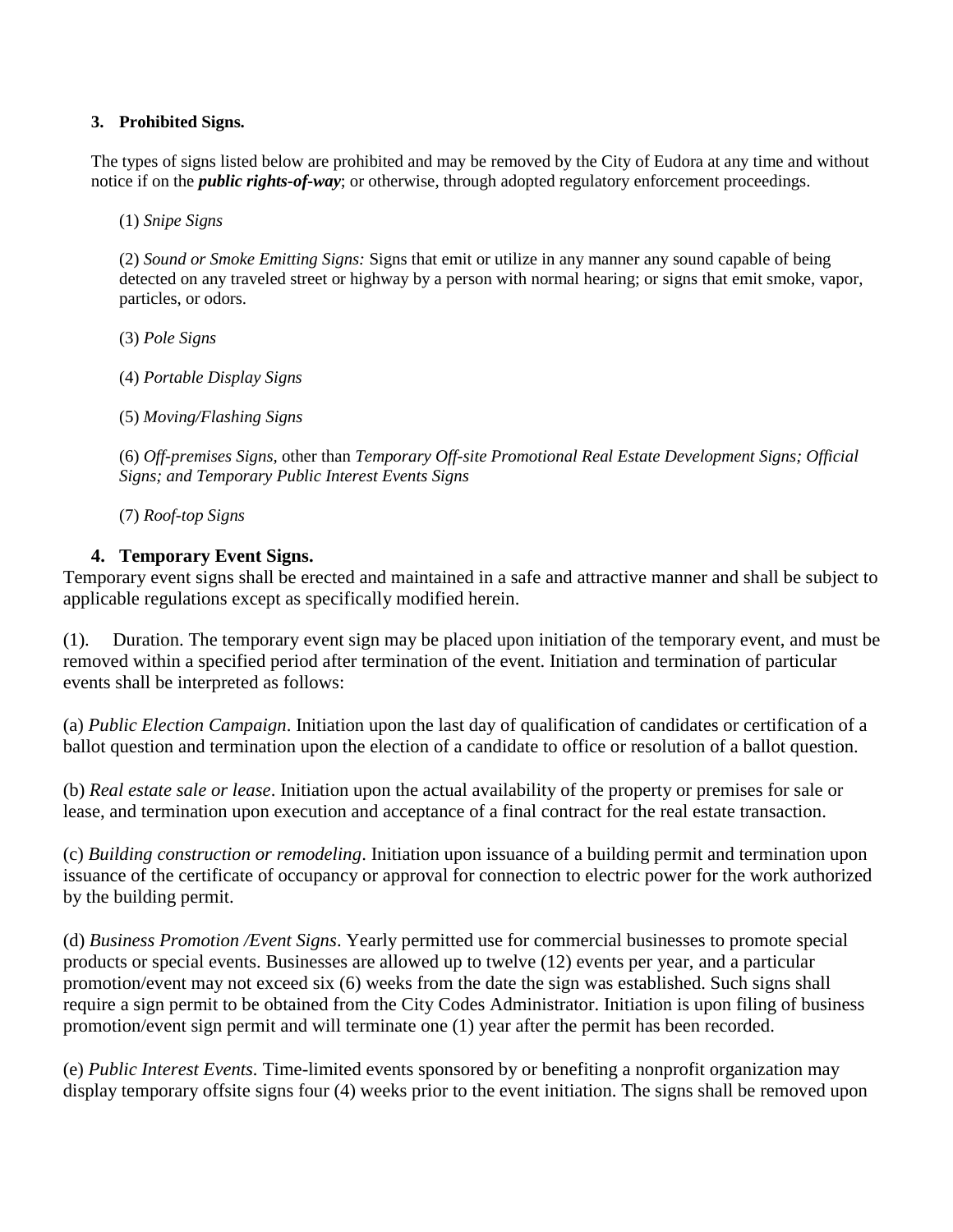completion of the event, not to exceed twenty-eight (28) days per event or four (4) events per year for each organization. Such signs shall require a sign permit to be obtained from the City Codes Administrator. Proof of  $501(c)(3)$  nonprofit status shall be required at the time of application for a sign permit, and the filing fee shall be waived. Signs for events meeting the above criteria shall be subject to the following requirements:

- i. Sign area shall not exceed twenty-four (24) square feet per face with a maximum of two (2) faces per sign;
- ii. Sign height shall not exceed four (4) feet;
- iii. Signs shall only be placed on private property provided that prior written permission has been obtained from the owner of the property;
- iv. Signs may not be placed in any street right-of-way, alley, median, highway interchange, public park or at other publicly owned facilities, and may not be placed on any utility poles, light poles, or street signs;
- v. Offsite signs shall be placed at least ten (10) feet from the back of the curb, or at least one (1) foot behind a sidewalk, whichever is greater;
- vi. Signs shall not be lit in any manner;
- vii. No more than four (4) total offsite signs shall be permitted for any one event; and

viii. Signs shall not impede the sight lines at any intersection, or ingress/egress point for a property.

(2) Number of temporary event signs. Only one (1) temporary event sign related to each temporary event may be located on a parcel at any one time, unless otherwise restricted; except that, multiple signs on a property shall be permitted if multiple participants each have unique signs for the temporary event; and except that, one additional temporary freestanding sign may be displayed per street side.

# **5. Total Exemptions:**

The following signs shall be exempt from the requirements of this article, except for the provisions of Sections 16-1204 of the zoning regulations.

(a) *Integral Product Logos.* Brand names or logos on products, product containers, or dispensers that are an integral part of the product or the product's packaging.

(b) *Urban Design.* A building design, color, or motif that is associated with a particular establishment or organization, but that conveys no commercial message.

(c) *Official signs*: Signs placed by a governmental body, governmental agency, or public authority, such as traffic signs, signals, or regulatory devices or warnings; official emblems, public notices, or official instruments; or regulatory signs having to do with health, safety, parking, swimming, dumping, etc.; or signs of historical interest; signs designating areas of architectural or historical significance or gateways; or